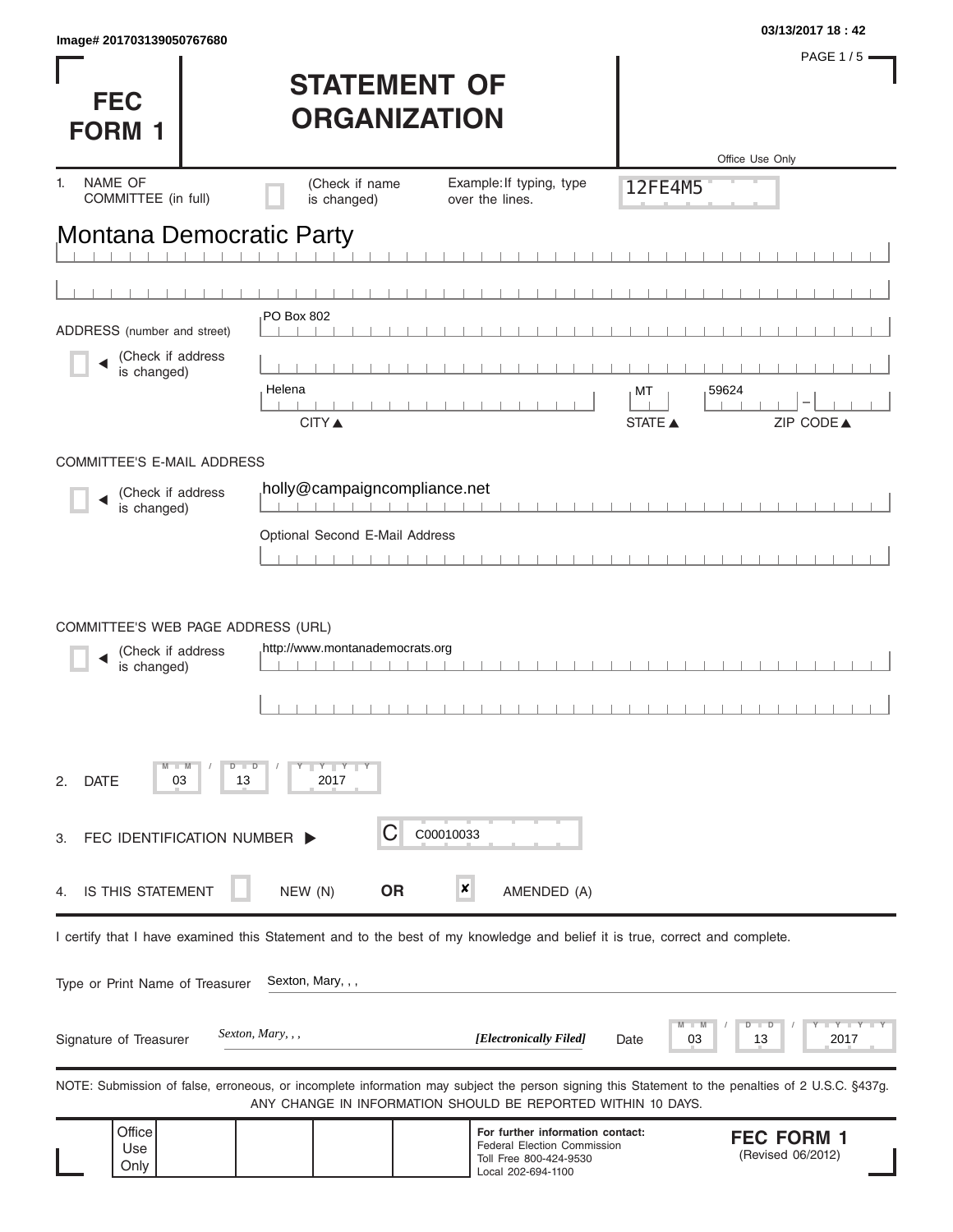|         |                                | FEC Form 1 (Revised 02/2009)                                                                                                                                                                                                | Page 2                                   |
|---------|--------------------------------|-----------------------------------------------------------------------------------------------------------------------------------------------------------------------------------------------------------------------------|------------------------------------------|
|         |                                | <b>TYPE OF COMMITTEE</b>                                                                                                                                                                                                    |                                          |
|         |                                | <b>Candidate Committee:</b>                                                                                                                                                                                                 |                                          |
| (a)     |                                | This committee is a principal campaign committee. (Complete the candidate information below.)                                                                                                                               |                                          |
| (b)     |                                | This committee is an authorized committee, and is NOT a principal campaign committee. (Complete the candidate<br>information below.)                                                                                        |                                          |
| Name of | Candidate                      |                                                                                                                                                                                                                             |                                          |
|         | Candidate<br>Party Affiliation | Office<br>Sought:<br>House<br>Senate<br>President                                                                                                                                                                           | <b>State</b><br><b>District</b>          |
| (C)     |                                | This committee supports/opposes only one candidate, and is NOT an authorized committee.                                                                                                                                     |                                          |
| Name of | Candidate                      |                                                                                                                                                                                                                             |                                          |
|         |                                | <b>Party Committee:</b>                                                                                                                                                                                                     |                                          |
| (d)     | ×                              | (National, State<br>DEM<br>STA<br>This committee is a<br>or subordinate) committee of the                                                                                                                                   | (Democratic,<br>Republican, etc.) Party. |
|         |                                | <b>Political Action Committee (PAC):</b>                                                                                                                                                                                    |                                          |
| (e)     |                                | This committee is a separate segregated fund. (Identify connected organization on line 6.) Its connected organization is a:                                                                                                 |                                          |
|         |                                | Corporation<br>Corporation w/o Capital Stock                                                                                                                                                                                | Labor Organization                       |
|         |                                | Membership Organization<br><b>Trade Association</b>                                                                                                                                                                         | Cooperative                              |
|         |                                | In addition, this committee is a Lobbyist/Registrant PAC.                                                                                                                                                                   |                                          |
| (f)     |                                | This committee supports/opposes more than one Federal candidate, and is NOT a separate segregated fund or party<br>committee. (i.e., nonconnected committee)                                                                |                                          |
|         |                                | In addition, this committee is a Lobbyist/Registrant PAC.                                                                                                                                                                   |                                          |
|         |                                | In addition, this committee is a Leadership PAC. (Identify sponsor on line 6.)                                                                                                                                              |                                          |
|         |                                | <b>Joint Fundraising Representative:</b>                                                                                                                                                                                    |                                          |
| (g)     |                                | This committee collects contributions, pays fundraising expenses and disburses net proceeds for two or more political<br>committees/organizations, at least one of which is an authorized committee of a federal candidate. |                                          |
| (h)     |                                | This committee collects contributions, pays fundraising expenses and disburses net proceeds for two or more political<br>committees/organizations, none of which is an authorized committee of a federal candidate.         |                                          |
|         |                                | Committees Participating in Joint Fundraiser                                                                                                                                                                                |                                          |
|         | 1.                             | FEC ID number $\bigcap$                                                                                                                                                                                                     |                                          |
|         | 2.                             | FEC ID number $\bigcap$                                                                                                                                                                                                     |                                          |
|         | 3.                             | FEC ID number C                                                                                                                                                                                                             |                                          |
|         | 4.                             | FEC ID number<br>C                                                                                                                                                                                                          |                                          |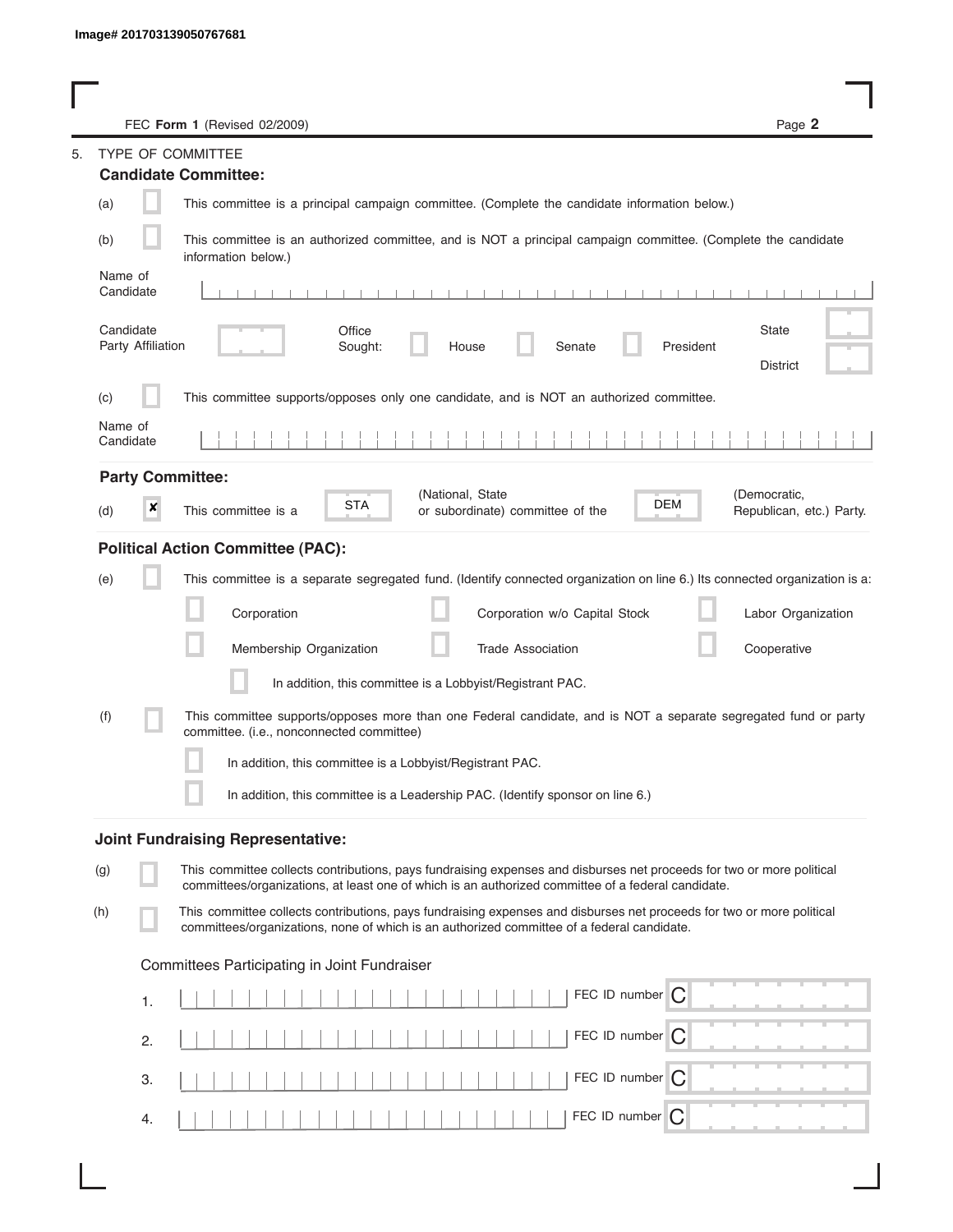FEC Form 1 (Revised 02/2009) Page 3

Write or Type Committee Name

## Image# 201703139050767682<br>
FEC Form 1 (Revised 02/2009)<br>
Write or Type Committee Name<br> **Montana Democratic Party**

6. Name of Any Connected Organization, Affiliated Committee, Joint Fundraising Representative, or Leadership PAC Sponsor

| Tester Victory Fund |                  |                                 |
|---------------------|------------------|---------------------------------|
|                     |                  |                                 |
| Mailing Address     | 3242 Cummins Way |                                 |
|                     |                  |                                 |
|                     | Missoula         | 59802<br>МT                     |
|                     | <b>CITY</b>      | <b>ZIP CODE</b><br><b>STATE</b> |
|                     |                  |                                 |

Custodian of Records: Identify by name, address (phone number -- optional) and position of the person in possession of committee books and records. 7.

| Giarraputo, Holly, , , |                                                                                                       |
|------------------------|-------------------------------------------------------------------------------------------------------|
| Full Name              |                                                                                                       |
| Mailing Address        | 3242 Cummins Way                                                                                      |
|                        |                                                                                                       |
|                        | 59802<br>МT<br>Missoula                                                                               |
| Title or Position      | ZIP CODE<br><b>CITY</b><br><b>STATE</b>                                                               |
| Comptroller            | 202<br>498<br>7123<br>Telephone number<br>$\hspace{0.1mm}-\hspace{0.1mm}$<br>$\overline{\phantom{a}}$ |

8. Treasurer: List the name and address (phone number -- optional) of the treasurer of the committee; and the name and address of any designated agent (e.g., assistant treasurer).

| Full Name<br>of Treasurer | Sexton, Mary, , , |             |              |       |                          |
|---------------------------|-------------------|-------------|--------------|-------|--------------------------|
| Mailing Address           | <b>PO Box 802</b> |             |              |       |                          |
|                           |                   |             |              |       |                          |
|                           | Helena            |             | MT           | 59624 | $\overline{\phantom{a}}$ |
|                           |                   |             |              |       |                          |
|                           |                   | <b>CITY</b> | <b>STATE</b> |       | ZIP CODE                 |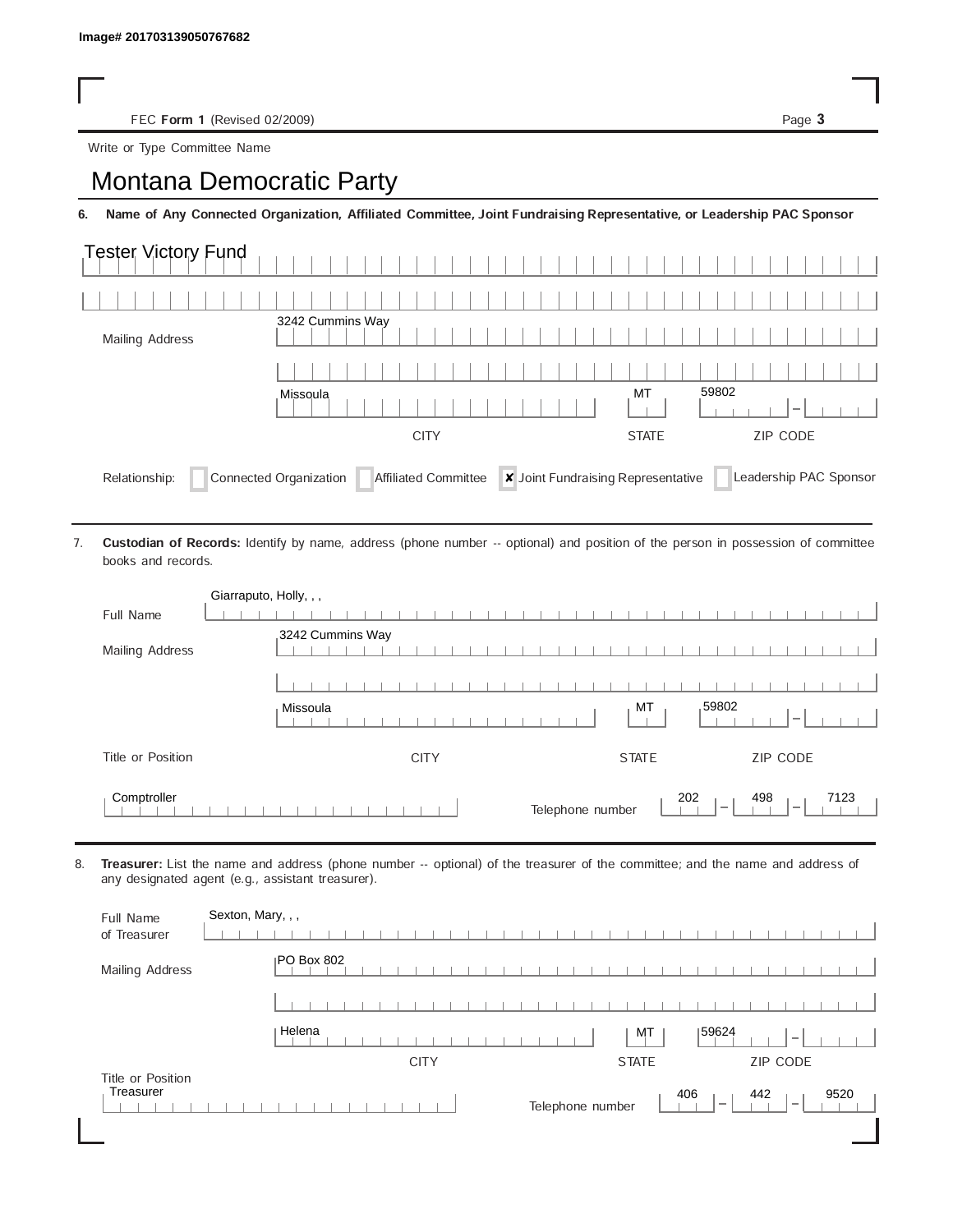FEC Form 1 (Revised 02/2009) Page 4

| Full Name of<br>Designated<br>Agent |  |  |  |  |  |             |  |  |  |  |                  |  |              |  |                                 |  |                                 |  |  |
|-------------------------------------|--|--|--|--|--|-------------|--|--|--|--|------------------|--|--------------|--|---------------------------------|--|---------------------------------|--|--|
| Mailing Address                     |  |  |  |  |  |             |  |  |  |  |                  |  |              |  |                                 |  |                                 |  |  |
|                                     |  |  |  |  |  |             |  |  |  |  |                  |  |              |  |                                 |  |                                 |  |  |
|                                     |  |  |  |  |  |             |  |  |  |  |                  |  |              |  |                                 |  | $\hspace{0.1mm}-\hspace{0.1mm}$ |  |  |
|                                     |  |  |  |  |  | <b>CITY</b> |  |  |  |  |                  |  | <b>STATE</b> |  |                                 |  | ZIP CODE                        |  |  |
| Title or Position                   |  |  |  |  |  |             |  |  |  |  |                  |  |              |  |                                 |  |                                 |  |  |
|                                     |  |  |  |  |  |             |  |  |  |  | Telephone number |  |              |  | $\hspace{0.1mm}-\hspace{0.1mm}$ |  | $\hspace{0.1mm}-\hspace{0.1mm}$ |  |  |

9. Banks or Other Depositories: List all banks or other depositories in which the committee deposits funds, holds accounts, rents safety deposit boxes or maintains funds.

Name of Bank, Depository, etc.

|                                | <b>First Interstate Bank</b>               |                                 |
|--------------------------------|--------------------------------------------|---------------------------------|
| Mailing Address                | 3502 Brooks                                |                                 |
|                                |                                            |                                 |
|                                | Missoula                                   | ,59801<br>МT                    |
|                                | <b>CITY</b>                                | <b>ZIP CODE</b><br><b>STATE</b> |
| Name of Bank, Depository, etc. |                                            |                                 |
|                                | City National Bank<br>400 N. Roxbury Drive |                                 |

|                        |  | $-$ TVV IV. INVADUITY DIIVU |  |  |             |  |  |   |  |  |  |              |                 |  |                                                                                                  |  |  |          |  |  |  |
|------------------------|--|-----------------------------|--|--|-------------|--|--|---|--|--|--|--------------|-----------------|--|--------------------------------------------------------------------------------------------------|--|--|----------|--|--|--|
| <b>Mailing Address</b> |  |                             |  |  |             |  |  |   |  |  |  |              |                 |  |                                                                                                  |  |  |          |  |  |  |
|                        |  |                             |  |  |             |  |  |   |  |  |  |              |                 |  |                                                                                                  |  |  |          |  |  |  |
|                        |  |                             |  |  |             |  |  | . |  |  |  |              |                 |  |                                                                                                  |  |  |          |  |  |  |
|                        |  | Beverly Hills               |  |  |             |  |  |   |  |  |  |              | CA <sub>1</sub> |  | $\begin{bmatrix} 90210 \\   &   &   &   \end{bmatrix} - \begin{bmatrix}   &   &   \end{bmatrix}$ |  |  |          |  |  |  |
|                        |  |                             |  |  | <b>CITY</b> |  |  |   |  |  |  | <b>STATE</b> |                 |  |                                                                                                  |  |  | ZIP CODE |  |  |  |